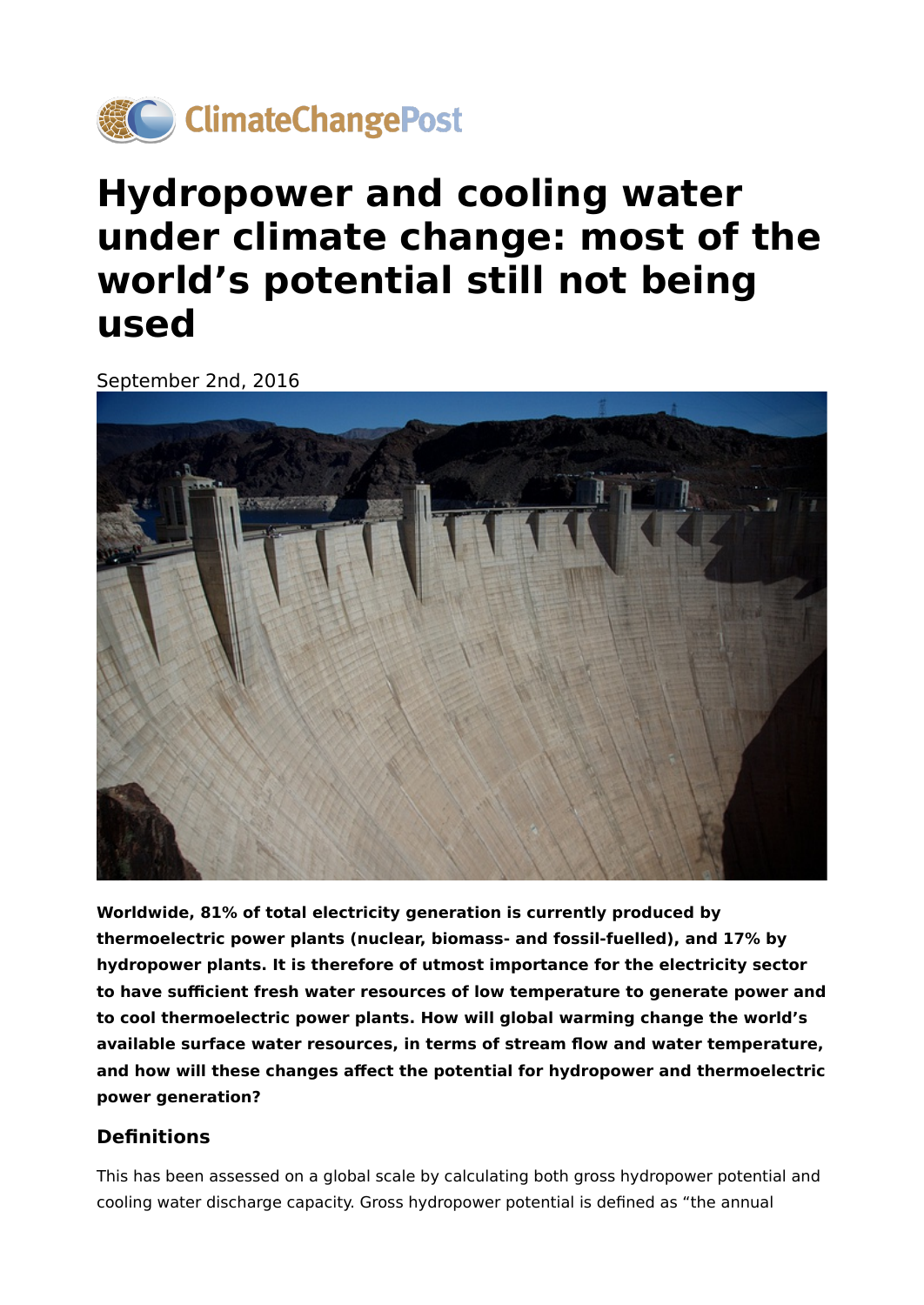energy potentially available when all natural runoff in a country is harnessed down to sea level (or to the border line of the country) without any energy losses". In other words, "the capacity of hydropower generation possible if all natural water flows contained as many 100% efficient turbines as possible". Cooling water discharge capacity is defined as the potential of surface water systems to dilute a certain amount of waste heat without exceeding environmental legislations (i.e. maximum permitted water temperatures and water temperature increases). Thus, gross hydropower potential and cooling water discharge capacity are upper limits that indicate the potential of future growth of thermoelectric and hydropower electricity generation. Actually, only a few percent of these upper limits is being used today!

Gross hydropower potential and cooling water discharge capacity have been calculated for both a low- and high-end scenario of climate change (the so-called RCP2.6 and RCP8.5 scenarios), by using a combination of different models for climate change and river discharge.

### **Increase hydropower potential**

Currently, both gross hydropower potential and mean cooling water discharge capacity are highest in Asia, followed by South America, Africa, North America, Europe, and Australia & Oceania. The assessment shows that global gross hydropower potential may increase between +2.4% and +6.3% for the 2080s compared to 1971 - 2000. Regions with considerable (>20%) increases in gross hydropower potential are mainly central Africa, India, central Asia and the northern high-latitude region. Regions with considerable (>20%) declines in hydropower potential are southern Europe, northern Africa, southern United States and parts of South America, southern Africa and southern Australia.

# **Decrease cooling water capacity**

Global mean cooling water discharge capacity is projected to decrease by 4.5 - 15% (2080s). The largest reductions are found for the United States, Europe, eastern Asia, and southern parts of South America, Africa and Australia, where strong water temperature increases are projected combined with reductions in mean annual stream flow. Cooling water discharge capacity is expected to increase considerably (>20%) in India, central Africa, some northern parts of Australia and for the most northern high-latitude regions.

# **Misleading numbers?**

So on a global scale gross hydropower potential will increase by 2.4% - 6.3%, and mean cooling water discharge capacity will decrease by 4.5% - 15%, between now and the end of this century. These numbers may be misleading when looking at the possibilities to expand actual hydropower and thermoelectric power. Both hydropower and thermoelectric power may increase up to a few hundred percent in the course of this century. These large percentages are completely different from the small relative changes of the upper limits due to the fact that currently only 5% and 0.3% of these upper limits of gross hydropower potential and mean cooling water discharge capacity are actually being used for hydropower